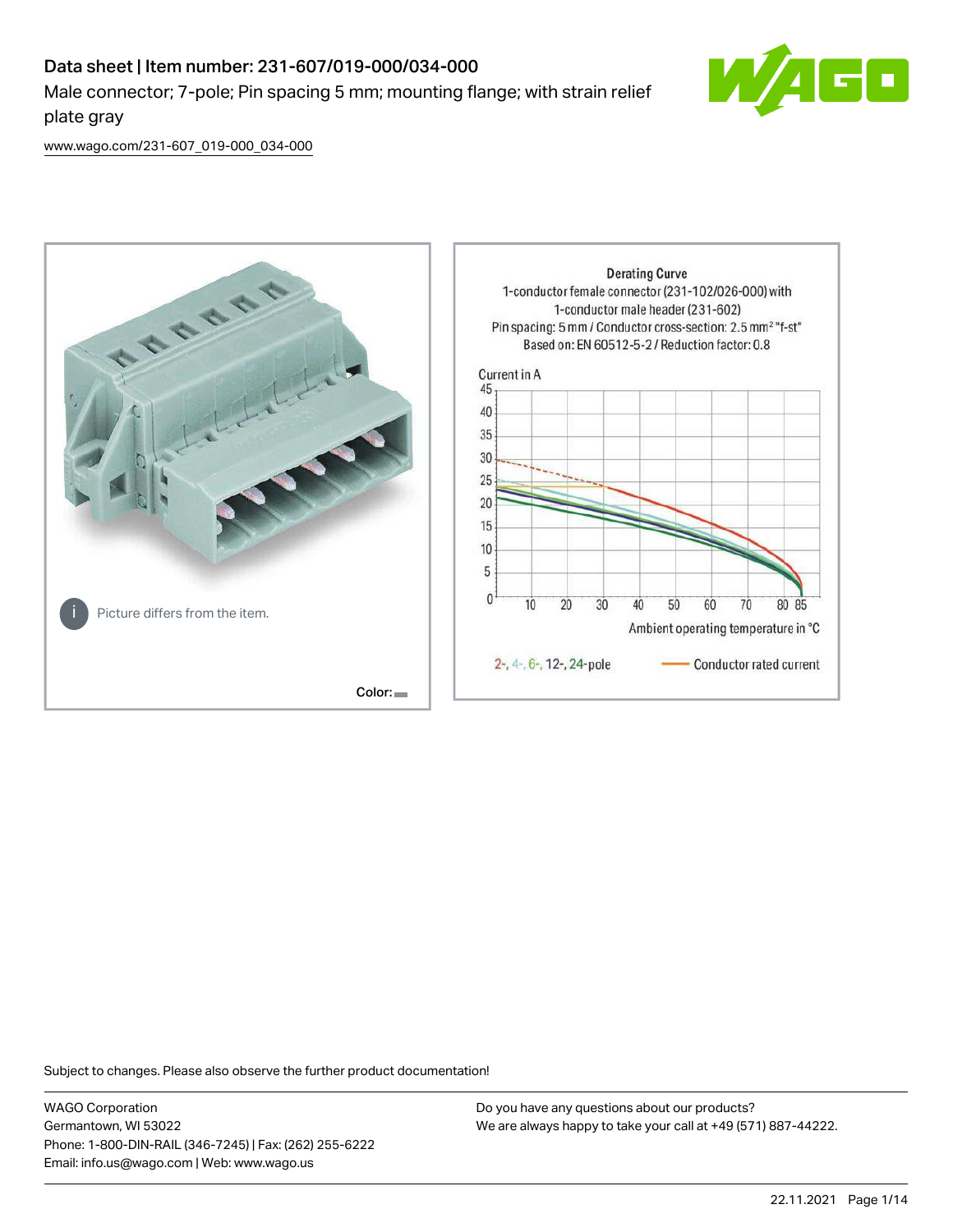



```
L = (pole no. -1) x pin spacing +8.2 mm
```
 $L_3 = L - 0.2$  mm

```
L_4 = L3 + 5.8 mm
```

```
L_{\rm g} = L3 + 11.8 mm
```
## Item description

- $\blacksquare$ Universal connection for all conductor types
- Easy cable pre-assembly and on-unit wiring via vertical and horizontal CAGE CLAMP<sup>®</sup> actuation  $\blacksquare$

Subject to changes. Please also observe the further product documentation! For wire-to-wire and board-to-wire connections

WAGO Corporation Germantown, WI 53022 Phone: 1-800-DIN-RAIL (346-7245) | Fax: (262) 255-6222 Email: info.us@wago.com | Web: www.wago.us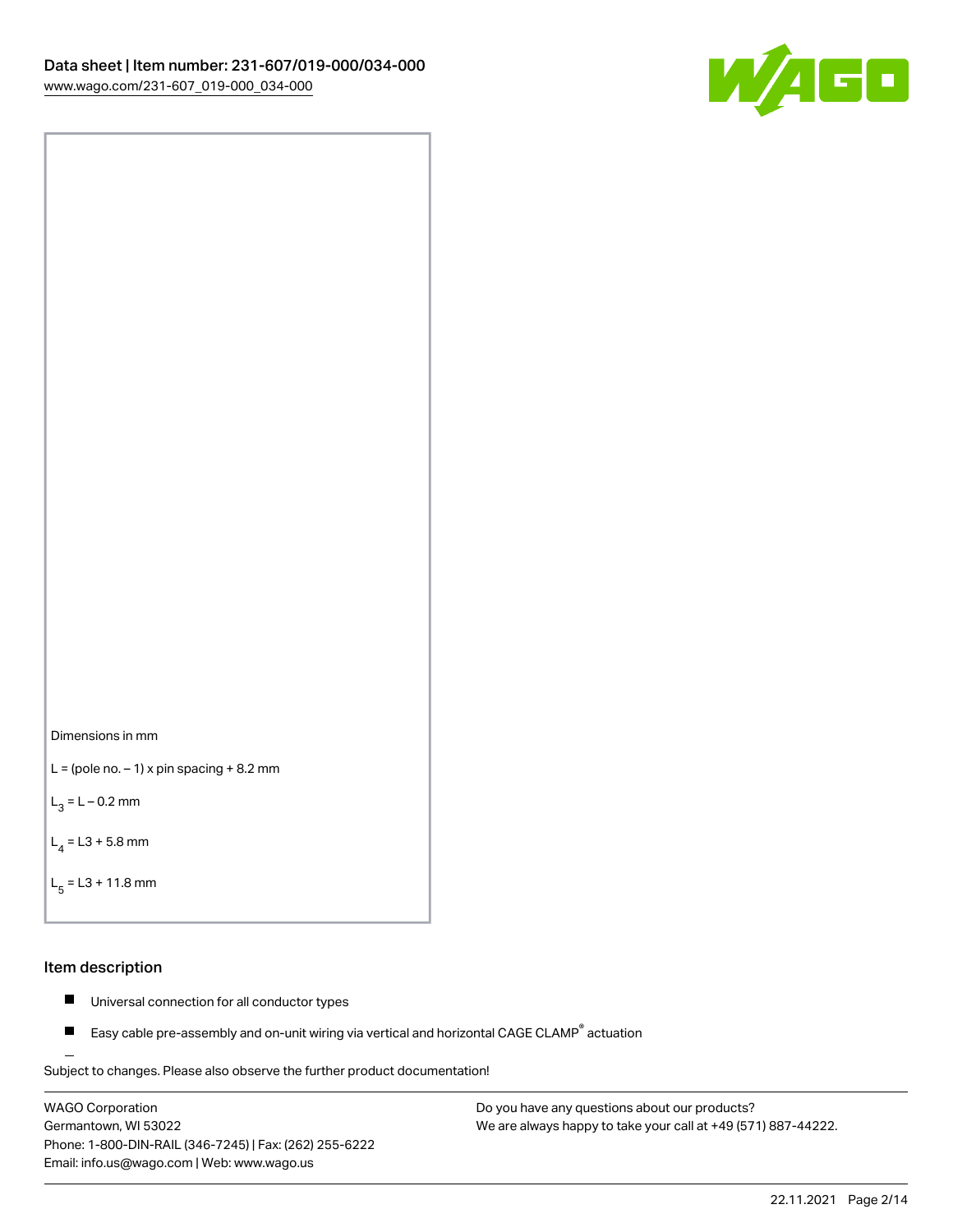[www.wago.com/231-607\\_019-000\\_034-000](http://www.wago.com/231-607_019-000_034-000)



- **For wire-to-wire and board-to-wire connections**
- $\blacksquare$ Versions available with snap-in mounting feet or flanges for panel or through-panel mounting
- $\blacksquare$ With coding fingers

# Data

| Safety information 1 | The MCS-MULTI CONNECTION SYSTEM includes connectors<br>without breaking capacity in accordance with DIN EN 61984. When<br>used as intended, these connectors must not be connected<br>/disconnected when live or under load. The circuit design should<br>ensure header pins, which can be touched, are not live when<br>unmated. |
|----------------------|-----------------------------------------------------------------------------------------------------------------------------------------------------------------------------------------------------------------------------------------------------------------------------------------------------------------------------------|
| Variants:            | Other pole numbers<br>Gold-plated or partially gold-plated contact surfaces<br>Other versions (or variants) can be requested from WAGO Sales or<br>configured at https://configurator.wago.com/                                                                                                                                   |

## Electrical data

## IEC Approvals

| Ratings per                 | IEC/EN 60664-1                                                        |
|-----------------------------|-----------------------------------------------------------------------|
| Rated voltage (III / 3)     | 320 V                                                                 |
| Rated surge voltage (III/3) | 4 <sub>k</sub> V                                                      |
| Rated voltage (III/2)       | 320 V                                                                 |
| Rated surge voltage (III/2) | 4 <sub>k</sub> V                                                      |
| Nominal voltage (II/2)      | 630 V                                                                 |
| Rated surge voltage (II/2)  | 4 <sub>k</sub> V                                                      |
| Rated current               | 12A                                                                   |
| Legend (ratings)            | $(III / 2)$ $\triangle$ Overvoltage category III / Pollution degree 2 |

## UL Approvals

| Approvals per                  | UL 1059 |
|--------------------------------|---------|
| Rated voltage UL (Use Group B) | 300 V   |
| Rated current UL (Use Group B) | 15 A    |
| Rated voltage UL (Use Group D) | 300 V   |
| Rated current UL (Use Group D) | 10 A    |

Subject to changes. Please also observe the further product documentation!

| <b>WAGO Corporation</b>                                | Do you have any questions about our products?                 |
|--------------------------------------------------------|---------------------------------------------------------------|
| Germantown, WI 53022                                   | We are always happy to take your call at +49 (571) 887-44222. |
| Phone: 1-800-DIN-RAIL (346-7245)   Fax: (262) 255-6222 |                                                               |
| Email: info.us@wago.com   Web: www.wago.us             |                                                               |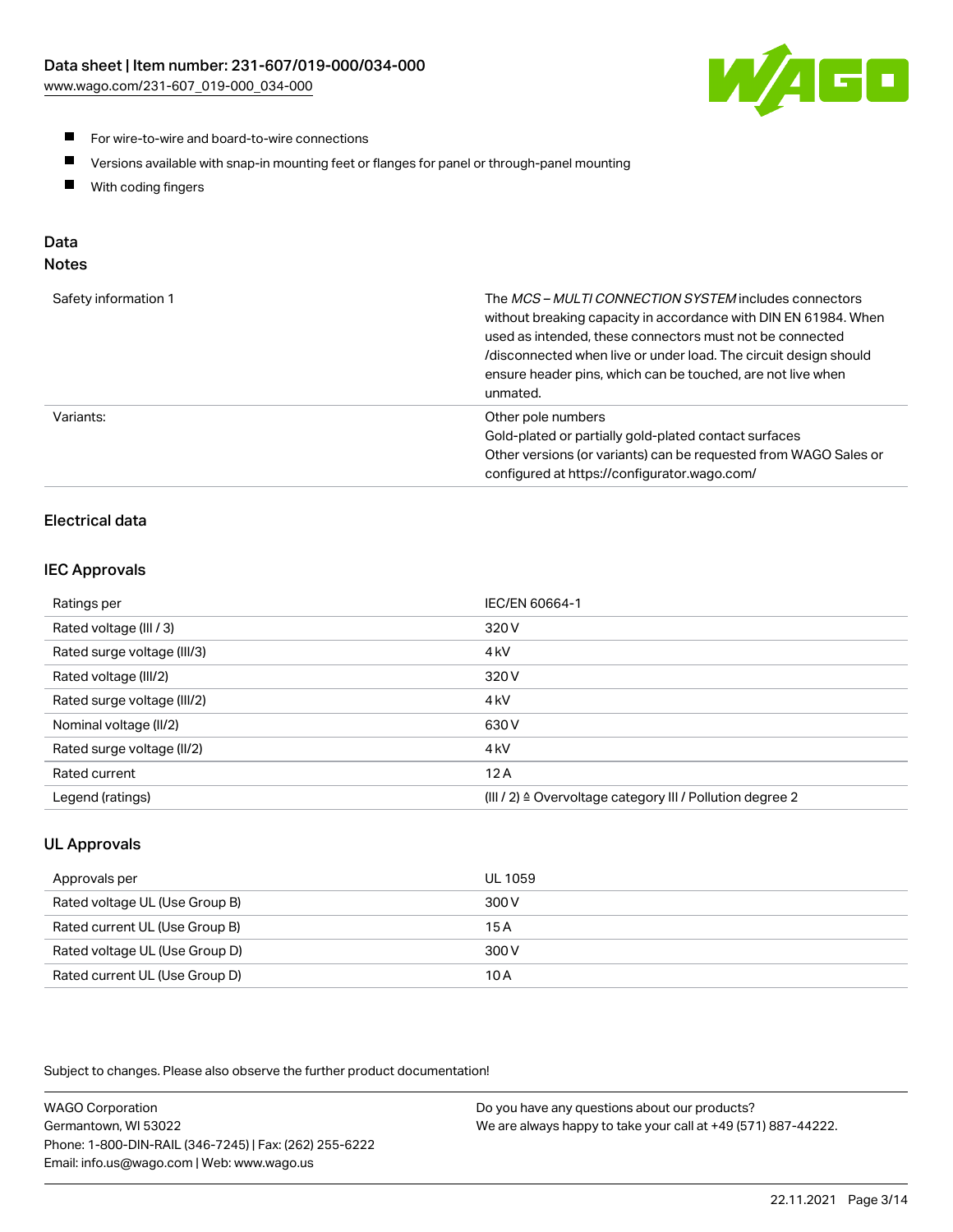

## Ratings per UL

| Rated voltage UL 1977 | 600 V |
|-----------------------|-------|
| Rated current UL 1977 | . .   |

## CSA Approvals

| Approvals per                   | CSA   |
|---------------------------------|-------|
| Rated voltage CSA (Use Group B) | 300 V |
| Rated current CSA (Use Group B) | 15 A  |
| Rated voltage CSA (Use Group D) | 300 V |
| Rated current CSA (Use Group D) | 10 A  |

## Connection data

| Total number of potentials |  |
|----------------------------|--|
| Number of connection types |  |
| Number of levels           |  |

## Connection 1

| Connection technology                             | CAGE CLAMP                             |
|---------------------------------------------------|----------------------------------------|
| Actuation type                                    | Operating tool                         |
| Solid conductor                                   | $0.082.5$ mm <sup>2</sup> / 28  12 AWG |
| Fine-stranded conductor                           | $0.082.5$ mm <sup>2</sup> / 28  12 AWG |
| Fine-stranded conductor; with insulated ferrule   | $0.251.5$ mm <sup>2</sup>              |
| Fine-stranded conductor; with uninsulated ferrule | $0.252.5$ mm <sup>2</sup>              |
| Strip length                                      | 89 mm / 0.31  0.35 inch                |
| Number of poles                                   |                                        |
| Conductor entry direction to mating direction     | 0°                                     |
|                                                   |                                        |

## Physical data

| Pin spacing | 5 mm / 0.197 inch    |
|-------------|----------------------|
| Width       | 49.8 mm / 1.961 inch |
| Height      | 14.3 mm / 0.563 inch |
| Depth       | 62.5 mm / 2.461 inch |

Subject to changes. Please also observe the further product documentation!

| <b>WAGO Corporation</b>                                | Do you have any questions about our products?                 |
|--------------------------------------------------------|---------------------------------------------------------------|
| Germantown, WI 53022                                   | We are always happy to take your call at +49 (571) 887-44222. |
| Phone: 1-800-DIN-RAIL (346-7245)   Fax: (262) 255-6222 |                                                               |
| Email: info.us@wago.com   Web: www.wago.us             |                                                               |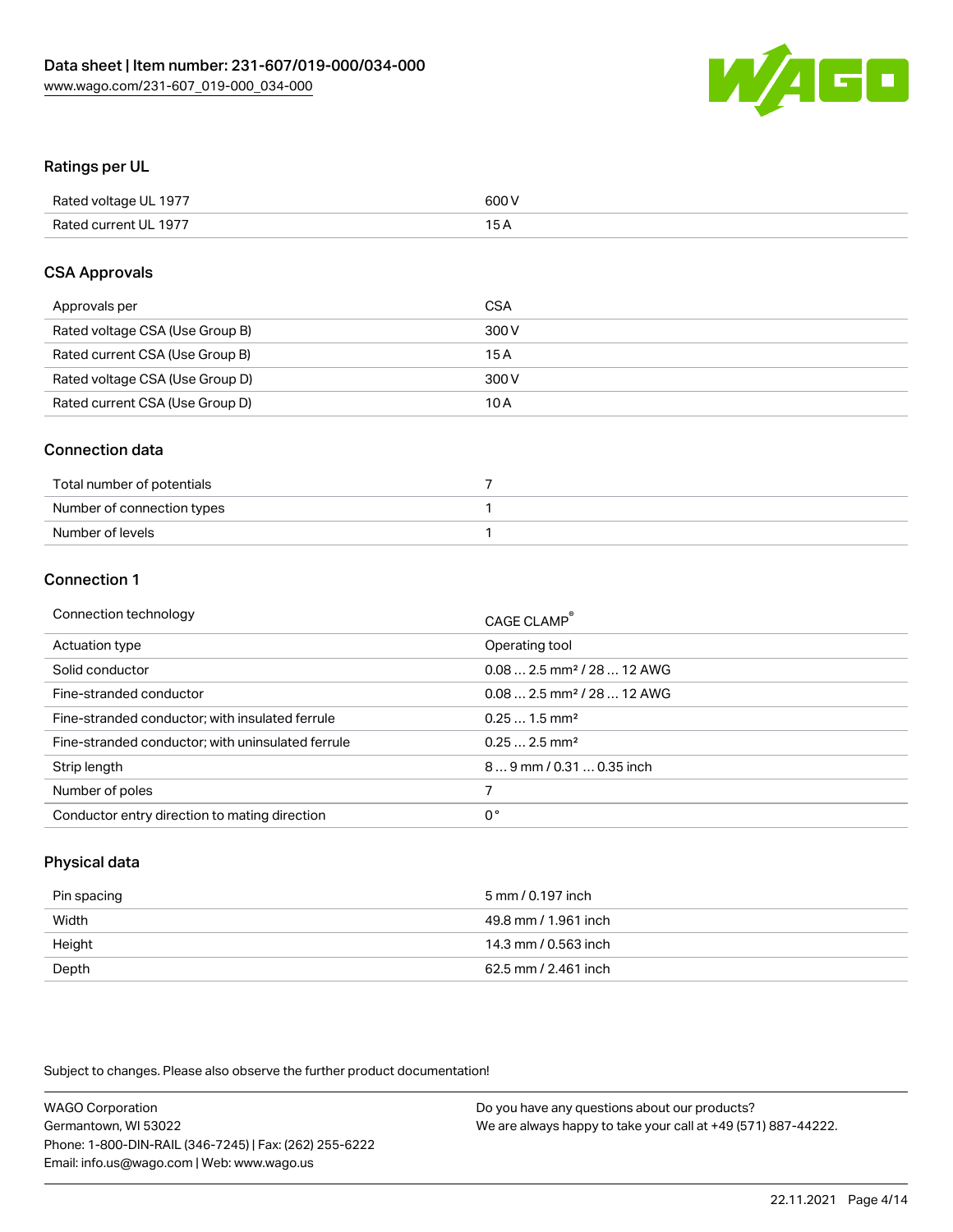

## Mechanical data

| Mounting type | Mounting flange       |
|---------------|-----------------------|
| Mounting type | Feed-through mounting |
|               | Panel mounting        |

## Plug-in connection

| Contact type (pluggable connector) | Male connector/plug |
|------------------------------------|---------------------|
| Connector (connection type)        | for conductor       |
| Mismating protection               | No.                 |
| Locking of plug-in connection      | Without             |

## Material data

| Color                       | gray                                  |
|-----------------------------|---------------------------------------|
| Material group              |                                       |
| Insulation material         | Polyamide (PA66)                      |
| Flammability class per UL94 | V0                                    |
| Clamping spring material    | Chrome nickel spring steel (CrNi)     |
| Contact material            | Electrolytic copper $(E_{\text{Cl}})$ |
| Contact plating             | tin-plated                            |
| Fire load                   | $0.258$ MJ                            |
| Weight                      | 12.9 <sub>g</sub>                     |
|                             |                                       |

## Environmental requirements

| Limit temperature range | $-60+100 °C$ |
|-------------------------|--------------|
|-------------------------|--------------|

## Commercial data

| Product Group         | 3 (Multi Conn. System) |
|-----------------------|------------------------|
| PU (SPU)              | 50 Stück               |
| Packaging type        | box                    |
| Country of origin     | DE.                    |
| <b>GTIN</b>           | 4044918257701          |
| Customs tariff number | 8536694040             |

## Approvals / Certificates

#### Country specific Approvals

Subject to changes. Please also observe the further product documentation!

| <b>WAGO Corporation</b>                                | Do you have any questions about our products?                 |
|--------------------------------------------------------|---------------------------------------------------------------|
| Germantown, WI 53022                                   | We are always happy to take your call at +49 (571) 887-44222. |
| Phone: 1-800-DIN-RAIL (346-7245)   Fax: (262) 255-6222 |                                                               |
| Email: info.us@wago.com   Web: www.wago.us             |                                                               |
|                                                        |                                                               |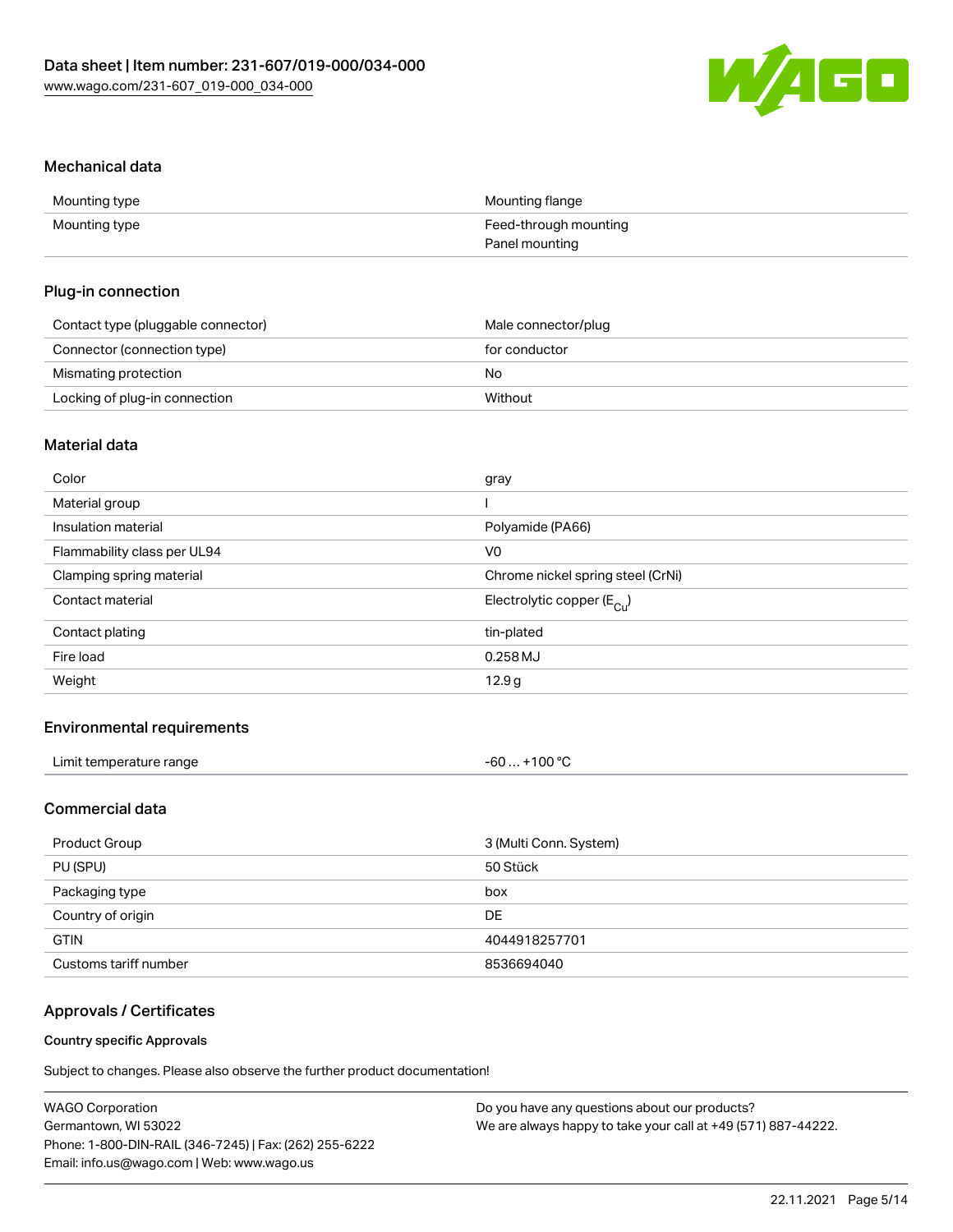

| Logo | Approval                               | <b>Additional Approval Text</b> | Certificate<br>name |
|------|----------------------------------------|---------------------------------|---------------------|
| ÆF   | <b>CSA</b><br>DEKRA Certification B.V. | C <sub>22.2</sub>               | 1466354             |

#### Ship Approvals

| Logo | Approval                                                | <b>Additional Approval Text</b> | Certificate<br>name               |
|------|---------------------------------------------------------|---------------------------------|-----------------------------------|
| ABS. | <b>ABS</b><br>American Bureau of Shipping               |                                 | $19-$<br>HG1869876-<br><b>PDA</b> |
|      | <b>DNV GL</b><br>Det Norske Veritas, Germanischer Lloyd |                                 | TAE000016Z                        |

#### UL-Approvals

|      |                                |                          | Certificate |
|------|--------------------------------|--------------------------|-------------|
| Logo | Approval                       | Additional Approval Text | name        |
|      | UL                             | <b>UL 1977</b>           | E45171      |
| J    | Underwriters Laboratories Inc. |                          |             |

### **Counterpart**

|          | Item no.231-107/026-000<br>Female plug; 7-pole; 12 AWG max; pin spacing 5 mm; 1 conductor per pole; gray | www.wago.com/231-107/026-000 |
|----------|----------------------------------------------------------------------------------------------------------|------------------------------|
| 感        | Item no.232-137<br>THT female header; straight; Pin spacing 5 mm; 7-pole; 0.6 x 1.0 mm solder pin; gray  | www.wago.com/232-137         |
| 1.600000 | Item no.232-237<br>THT female header; angled; Pin spacing 5 mm; 7-pole; 0.6 x 1.0 mm solder pin; gray    | www.wago.com/232-237         |

#### Optional accessories

|                 | Optibliai accessories                                                                             |                      |
|-----------------|---------------------------------------------------------------------------------------------------|----------------------|
| <b>Ferrules</b> |                                                                                                   |                      |
| Ferrule         |                                                                                                   |                      |
|                 | Item no.: 216-101                                                                                 | www.wago.com/216-101 |
|                 | Ferrule; Sleeve for 0.5 mm <sup>2</sup> / AWG 22; uninsulated; electro-tin plated; silver-colored |                      |
|                 |                                                                                                   |                      |

Subject to changes. Please also observe the further product documentation!

WAGO Corporation Germantown, WI 53022 Phone: 1-800-DIN-RAIL (346-7245) | Fax: (262) 255-6222 Email: info.us@wago.com | Web: www.wago.us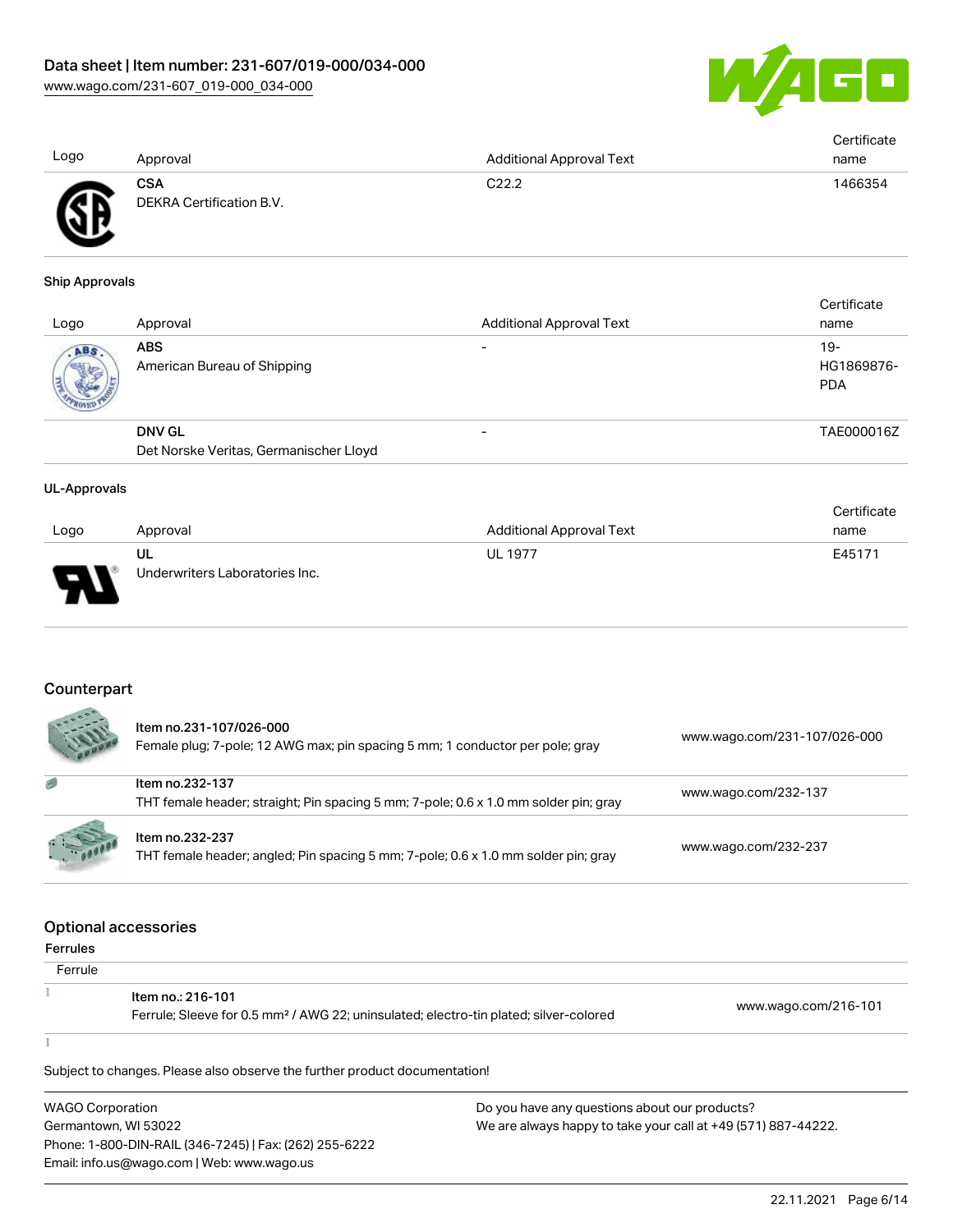[www.wago.com/231-607\\_019-000\\_034-000](http://www.wago.com/231-607_019-000_034-000)



|    | Item no.: 216-104<br>Ferrule; Sleeve for 1.5 mm <sup>2</sup> / AWG 16; uninsulated; electro-tin plated; silver-colored                                                             | www.wago.com/216-104 |
|----|------------------------------------------------------------------------------------------------------------------------------------------------------------------------------------|----------------------|
|    | Item no.: 216-106<br>Ferrule; Sleeve for 2.5 mm <sup>2</sup> / AWG 14; uninsulated; electro-tin plated; silver-colored                                                             | www.wago.com/216-106 |
|    | Item no.: 216-102<br>Ferrule; Sleeve for 0.75 mm <sup>2</sup> / AWG 20; uninsulated; electro-tin plated; silver-colored                                                            | www.wago.com/216-102 |
|    | Item no.: 216-103<br>Ferrule; Sleeve for 1 mm <sup>2</sup> / AWG 18; uninsulated; electro-tin plated                                                                               | www.wago.com/216-103 |
|    | Item no.: 216-123<br>Ferrule; Sleeve for 1 mm <sup>2</sup> / AWG 18; uninsulated; electro-tin plated; silver-colored                                                               | www.wago.com/216-123 |
|    | Item no.: 216-122<br>Ferrule; Sleeve for 0.75 mm <sup>2</sup> / AWG 20; uninsulated; electro-tin plated; silver-colored                                                            | www.wago.com/216-122 |
| ă. | Item no.: 216-124<br>Ferrule; Sleeve for 1.5 mm <sup>2</sup> / AWG 16; uninsulated; electro-tin plated                                                                             | www.wago.com/216-124 |
|    | Item no.: 216-142<br>Ferrule; Sleeve for 0.75 mm <sup>2</sup> / 18 AWG; uninsulated; electro-tin plated; electrolytic copper; gastight<br>crimped; acc. to DIN 46228, Part 1/08.92 | www.wago.com/216-142 |
|    | Item no.: 216-132<br>Ferrule; Sleeve for 0.34 mm <sup>2</sup> / AWG 24; uninsulated; electro-tin plated                                                                            | www.wago.com/216-132 |
|    | Item no.: 216-121<br>Ferrule; Sleeve for 0.5 mm <sup>2</sup> / AWG 22; uninsulated; electro-tin plated; silver-colored                                                             | www.wago.com/216-121 |
|    | Item no.: 216-143<br>Ferrule; Sleeve for 1 mm <sup>2</sup> / AWG 18; uninsulated; electro-tin plated; electrolytic copper; gastight<br>crimped; acc. to DIN 46228, Part 1/08.92    | www.wago.com/216-143 |
|    | Item no.: 216-131<br>Ferrule; Sleeve for 0.25 mm <sup>2</sup> / AWG 24; uninsulated; electro-tin plated; silver-colored                                                            | www.wago.com/216-131 |
|    | Item no.: 216-141<br>Ferrule; Sleeve for 0.5 mm <sup>2</sup> / 20 AWG; uninsulated; electro-tin plated; electrolytic copper; gastight<br>crimped; acc. to DIN 46228, Part 1/08.92  | www.wago.com/216-141 |
|    | Item no.: 216-152<br>Ferrule; Sleeve for 0.34 mm <sup>2</sup> / AWG 24; uninsulated; electro-tin plated                                                                            | www.wago.com/216-152 |
|    | Item no.: 216-203<br>Ferrule; Sleeve for 1 mm <sup>2</sup> / AWG 18; insulated; electro-tin plated; red                                                                            | www.wago.com/216-203 |
|    | Item no.: 216-202<br>Ferrule; Sleeve for 0.75 mm <sup>2</sup> / 18 AWG; insulated; electro-tin plated; gray                                                                        | www.wago.com/216-202 |
|    | Item no.: 216-151<br>Ferrule; Sleeve for 0.25 mm <sup>2</sup> / AWG 24; uninsulated; electro-tin plated                                                                            | www.wago.com/216-151 |
|    | Item no.: 216-204<br>Ferrule; Sleeve for 1.5 mm <sup>2</sup> / AWG 16; insulated; electro-tin plated; black                                                                        | www.wago.com/216-204 |

WAGO Corporation Germantown, WI 53022 Phone: 1-800-DIN-RAIL (346-7245) | Fax: (262) 255-6222 Email: info.us@wago.com | Web: www.wago.us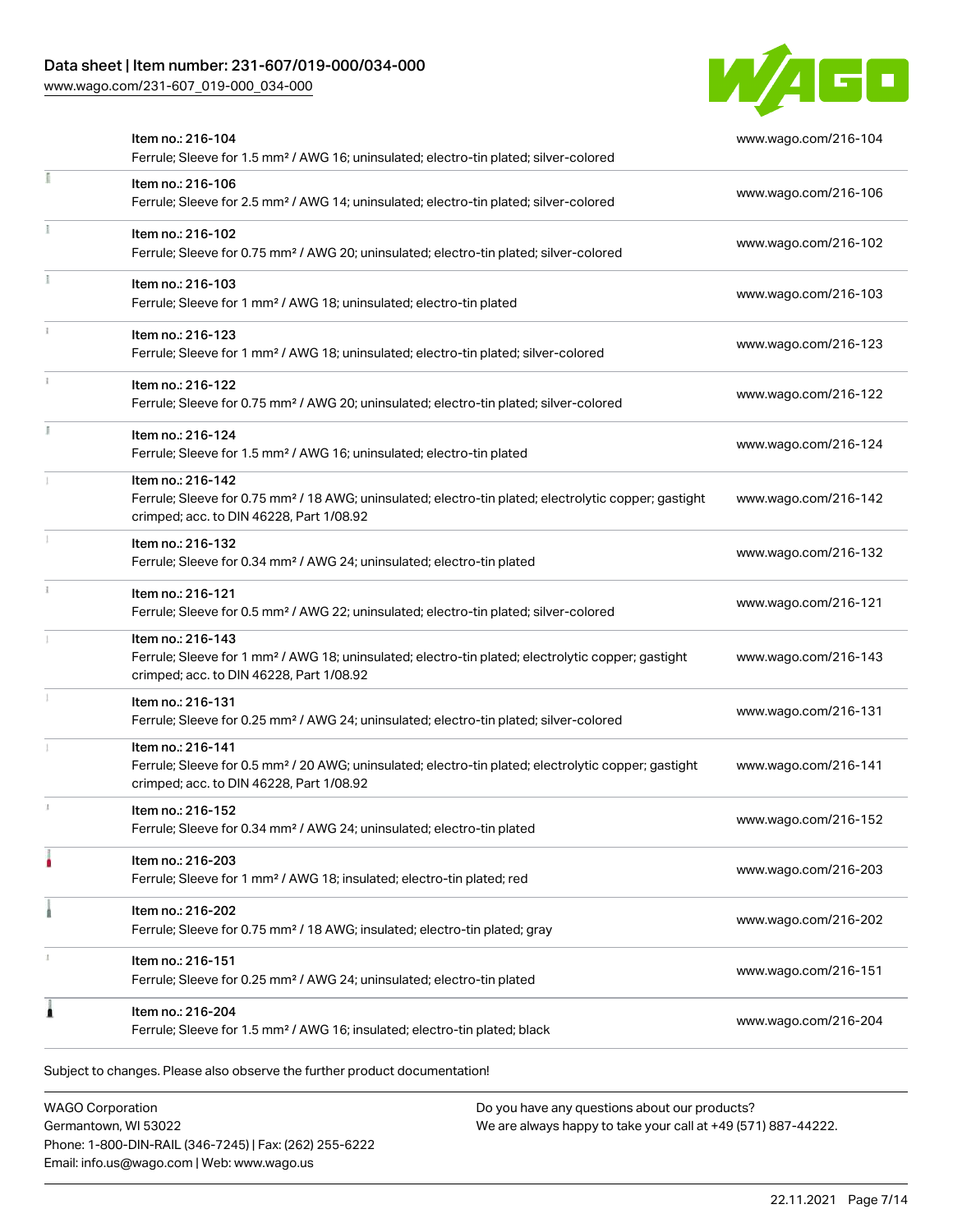[www.wago.com/231-607\\_019-000\\_034-000](http://www.wago.com/231-607_019-000_034-000)



|   | <b>WAGO Corporation</b><br>Do you have any questions about our products?                                                                                                                                |                      |
|---|---------------------------------------------------------------------------------------------------------------------------------------------------------------------------------------------------------|----------------------|
|   | Subject to changes. Please also observe the further product documentation!                                                                                                                              |                      |
|   | Item no.: 216-322<br>Ferrule; Sleeve for 0.34 mm <sup>2</sup> / 22 AWG; insulated; electro-tin plated; green                                                                                            | www.wago.com/216-322 |
|   | Item no.: 216-321<br>Ferrule; Sleeve for 0.25 mm <sup>2</sup> / AWG 24; insulated; electro-tin plated; yellow                                                                                           | www.wago.com/216-321 |
|   | Item no.: 216-301<br>Ferrule; Sleeve for 0.25 mm <sup>2</sup> / AWG 24; insulated; electro-tin plated; yellow                                                                                           | www.wago.com/216-301 |
|   | Item no.: 216-262<br>Ferrule; Sleeve for 0.75 mm <sup>2</sup> / 18 AWG; insulated; electro-tin plated; electrolytic copper; gastight<br>crimped; acc. to DIN 46228, Part 4/09.90; gray                  | www.wago.com/216-262 |
| Â | Item no.: 216-284<br>Ferrule; Sleeve for 1.5 mm <sup>2</sup> / AWG 16; insulated; electro-tin plated; electrolytic copper; gastight<br>crimped; acc. to DIN 46228, Part 4/09.90; black                  | www.wago.com/216-284 |
| 1 | Item no.: 216-264<br>Ferrule; Sleeve for 1.5 mm <sup>2</sup> / AWG 16; insulated; electro-tin plated; electrolytic copper; gastight<br>crimped; acc. to DIN 46228, Part 4/09.90; black                  | www.wago.com/216-264 |
|   | Item no.: 216-263<br>Ferrule; Sleeve for 1 mm <sup>2</sup> / AWG 18; insulated; electro-tin plated; electrolytic copper; gastight crimped; www.wago.com/216-263<br>acc. to DIN 46228, Part 4/09.90; red |                      |
| 1 | Item no.: 216-244<br>Ferrule; Sleeve for 1.5 mm <sup>2</sup> / AWG 16; insulated; electro-tin plated; electrolytic copper; gastight<br>crimped; acc. to DIN 46228, Part 4/09.90; black                  | www.wago.com/216-244 |
|   | Item no.: 216-243<br>Ferrule; Sleeve for 1 mm <sup>2</sup> / AWG 18; insulated; electro-tin plated; electrolytic copper; gastight crimped; www.wago.com/216-243<br>acc. to DIN 46228, Part 4/09.90; red |                      |
| Ă | Item no.: 216-224<br>Ferrule; Sleeve for 1.5 mm <sup>2</sup> / AWG 16; insulated; electro-tin plated; black                                                                                             | www.wago.com/216-224 |
|   | Item no.: 216-221<br>Ferrule; Sleeve for 0.5 mm <sup>2</sup> / 20 AWG; insulated; electro-tin plated; white                                                                                             | www.wago.com/216-221 |
|   | Item no.: 216-222<br>Ferrule; Sleeve for 0.75 mm <sup>2</sup> / 18 AWG; insulated; electro-tin plated; gray                                                                                             | www.wago.com/216-222 |
|   | Item no.: 216-242<br>Ferrule; Sleeve for 0.75 mm <sup>2</sup> / 18 AWG; insulated; electro-tin plated; electrolytic copper; gastight<br>crimped; acc. to DIN 46228, Part 4/09.90; gray                  | www.wago.com/216-242 |
|   | Item no.: 216-241<br>Ferrule; Sleeve for 0.5 mm <sup>2</sup> / 20 AWG; insulated; electro-tin plated; electrolytic copper; gastight<br>crimped; acc. to DIN 46228, Part 4/09.90; white                  | www.wago.com/216-241 |
|   | Item no.: 216-223<br>Ferrule; Sleeve for 1 mm <sup>2</sup> / AWG 18; insulated; electro-tin plated; red                                                                                                 | www.wago.com/216-223 |
|   | Item no.: 216-201<br>Ferrule; Sleeve for 0.5 mm <sup>2</sup> / 20 AWG; insulated; electro-tin plated; white                                                                                             | www.wago.com/216-201 |
|   | Item no.: 216-144<br>Ferrule; Sleeve for 1.5 mm <sup>2</sup> / AWG 16; uninsulated; electro-tin plated; electrolytic copper; gastight<br>crimped; acc. to DIN 46228, Part 1/08.92; silver-colored       | www.wago.com/216-144 |

Germantown, WI 53022 Phone: 1-800-DIN-RAIL (346-7245) | Fax: (262) 255-6222 Email: info.us@wago.com | Web: www.wago.us

We are always happy to take your call at +49 (571) 887-44222.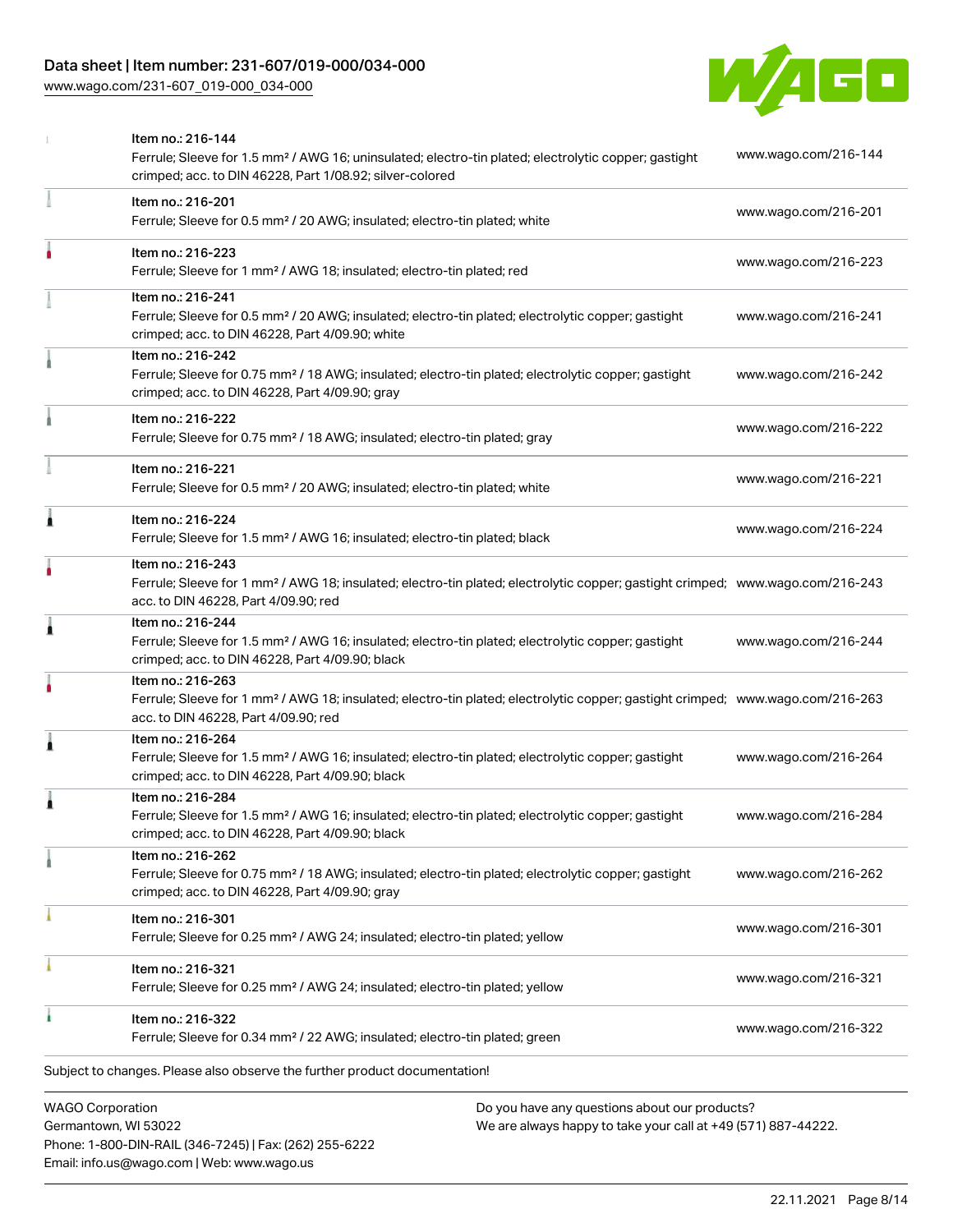[www.wago.com/231-607\\_019-000\\_034-000](http://www.wago.com/231-607_019-000_034-000)



|                | Item no.: 216-302<br>Ferrule; Sleeve for 0.34 mm <sup>2</sup> / 22 AWG; insulated; electro-tin plated; light turquoise | www.wago.com/216-302 |  |  |  |  |  |
|----------------|------------------------------------------------------------------------------------------------------------------------|----------------------|--|--|--|--|--|
| Tools          |                                                                                                                        |                      |  |  |  |  |  |
| Operating tool |                                                                                                                        |                      |  |  |  |  |  |
|                | Item no.: 209-130                                                                                                      |                      |  |  |  |  |  |
|                | Operating tool; suitable for 264, 280 and 281 Series; 1-way; of insulating material; white                             | www.wago.com/209-130 |  |  |  |  |  |
|                | Item no.: 209-132                                                                                                      | www.wago.com/209-132 |  |  |  |  |  |
|                | Operating tool; for connecting comb-style jumper bar; 2-way; of insulating material                                    |                      |  |  |  |  |  |
|                | Item no.: 231-159                                                                                                      | www.wago.com/231-159 |  |  |  |  |  |
|                | Operating tool; natural                                                                                                |                      |  |  |  |  |  |
|                | Item no.: 210-250                                                                                                      |                      |  |  |  |  |  |
|                | Operating tool; for MCS MINI & MIDI with CAGE CLAMP® connection; red                                                   | www.wago.com/210-250 |  |  |  |  |  |
|                | Item no.: 231-231                                                                                                      | www.wago.com/231-231 |  |  |  |  |  |
|                | Combination operating tool; red                                                                                        |                      |  |  |  |  |  |
|                | Item no.: 210-657                                                                                                      | www.wago.com/210-657 |  |  |  |  |  |
|                | Operating tool; Blade: 3.5 x 0.5 mm; with a partially insulated shaft; short; multicoloured                            |                      |  |  |  |  |  |
|                | Item no.: 210-720                                                                                                      | www.wago.com/210-720 |  |  |  |  |  |
|                | Operating tool; Blade: 3.5 x 0.5 mm; with a partially insulated shaft; multicoloured                                   |                      |  |  |  |  |  |
|                | Item no.: 231-131                                                                                                      | www.wago.com/231-131 |  |  |  |  |  |
|                | Operating tool; made of insulating material; 1-way; loose; white                                                       |                      |  |  |  |  |  |
|                | Item no.: 231-291                                                                                                      |                      |  |  |  |  |  |
|                | Operating tool; made of insulating material; 1-way; loose; red                                                         | www.wago.com/231-291 |  |  |  |  |  |
|                |                                                                                                                        |                      |  |  |  |  |  |
|                | Item no.: 280-432                                                                                                      | www.wago.com/280-432 |  |  |  |  |  |
|                | Operating tool; made of insulating material; 2-way; white                                                              |                      |  |  |  |  |  |
|                | Item no.: 280-434                                                                                                      | www.wago.com/280-434 |  |  |  |  |  |
|                | Operating tool; made of insulating material; 4-way                                                                     |                      |  |  |  |  |  |
|                | Item no.: 280-437                                                                                                      | www.wago.com/280-437 |  |  |  |  |  |
|                | Operating tool; made of insulating material; 7-way                                                                     |                      |  |  |  |  |  |
|                | Item no.: 280-440                                                                                                      | www.wago.com/280-440 |  |  |  |  |  |
|                | Operating tool; made of insulating material; 10-way                                                                    |                      |  |  |  |  |  |
|                | Item no.: 280-435                                                                                                      |                      |  |  |  |  |  |
|                | Operating tool; made of insulating material; 5-way; gray                                                               | www.wago.com/280-435 |  |  |  |  |  |
|                |                                                                                                                        |                      |  |  |  |  |  |

Subject to changes. Please also observe the further product documentation!

WAGO Corporation Germantown, WI 53022 Phone: 1-800-DIN-RAIL (346-7245) | Fax: (262) 255-6222 Email: info.us@wago.com | Web: www.wago.us Do you have any questions about our products? We are always happy to take your call at +49 (571) 887-44222.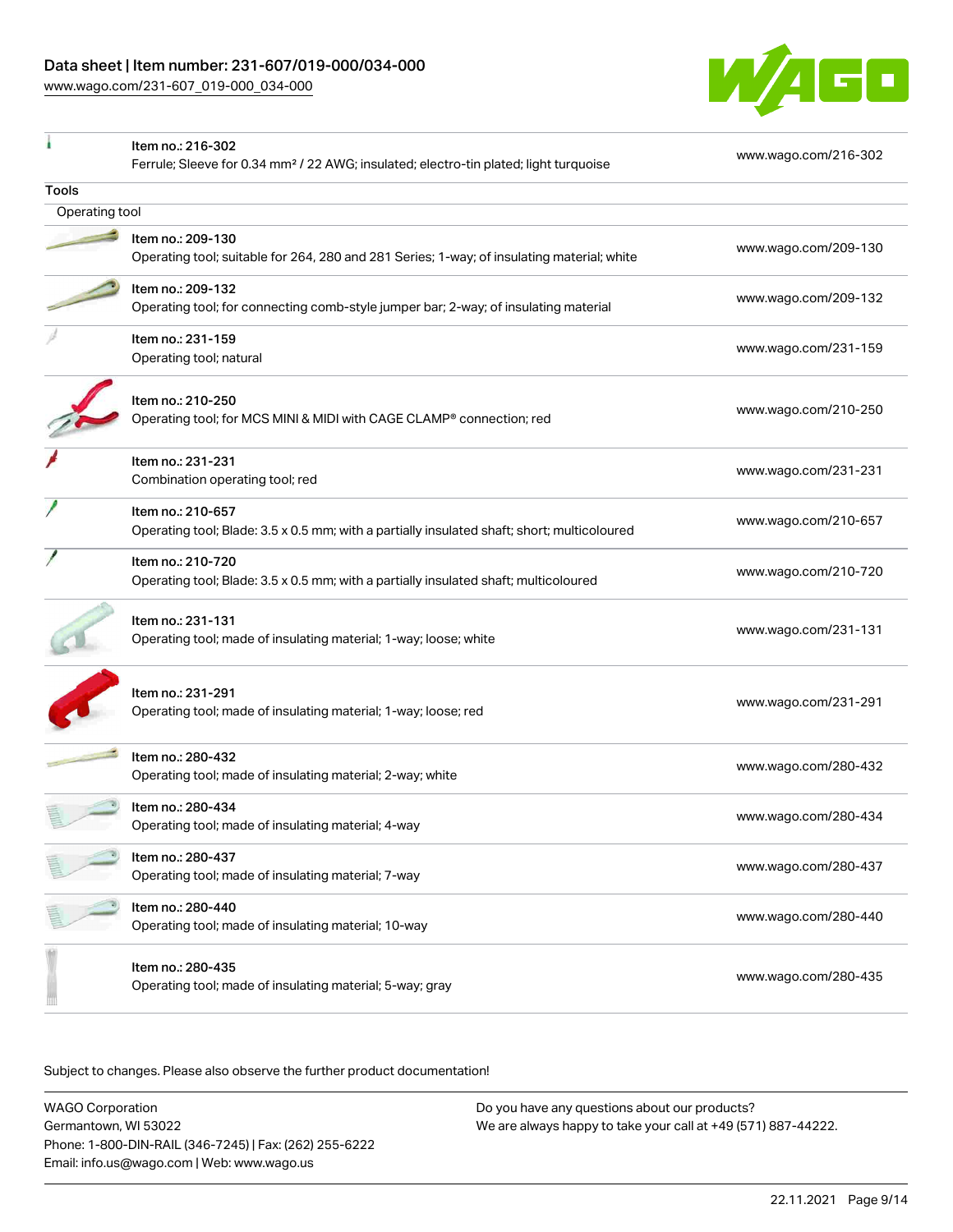[www.wago.com/231-607\\_019-000\\_034-000](http://www.wago.com/231-607_019-000_034-000)

Germantown, WI 53022

Phone: 1-800-DIN-RAIL (346-7245) | Fax: (262) 255-6222

Email: info.us@wago.com | Web: www.wago.us



|                         | Item no.: 280-436<br>Operating tool; made of insulating material; 6-way                                                                                                                         | www.wago.com/280-436             |  |
|-------------------------|-------------------------------------------------------------------------------------------------------------------------------------------------------------------------------------------------|----------------------------------|--|
|                         | Item no.: 280-438<br>Operating tool; made of insulating material; 8-way                                                                                                                         | www.wago.com/280-438             |  |
|                         | Item no.: 280-433<br>Operating tool; made of insulating material; 3-way                                                                                                                         | www.wago.com/280-433             |  |
| Strain relief           |                                                                                                                                                                                                 |                                  |  |
| Strain relief housing   |                                                                                                                                                                                                 |                                  |  |
|                         | Item no.: 232-607<br>Strain relief housing; gray                                                                                                                                                | www.wago.com/232-607             |  |
| Cover                   |                                                                                                                                                                                                 |                                  |  |
| Cover                   |                                                                                                                                                                                                 |                                  |  |
|                         | Item no.: 231-668<br>Lockout caps; for covering unused clamping units; gray                                                                                                                     | www.wago.com/231-668             |  |
| Marking accessories     |                                                                                                                                                                                                 |                                  |  |
| Marking strip           |                                                                                                                                                                                                 |                                  |  |
|                         | Item no.: 210-331/500-103<br>Marking strips; as a DIN A4 sheet; MARKED; 1-12 (300x); Height of marker strip: 2.3 mm/0.091 in; Strip<br>length 182 mm; Horizontal marking; Self-adhesive; white  | www.wago.com/210-331<br>/500-103 |  |
|                         | Item no.: 210-331/500-104<br>Marking strips; as a DIN A4 sheet; MARKED; 13-24 (300x); Height of marker strip: 2.3 mm/0.091 in; Strip<br>length 182 mm; Horizontal marking; Self-adhesive; white | www.wago.com/210-331<br>/500-104 |  |
|                         | Item no.: 210-332/500-202<br>Marking strips; as a DIN A4 sheet; MARKED; 1-16 (160x); Height of marker strip: 3 mm; Strip length 182<br>mm; Horizontal marking; Self-adhesive; white             | www.wago.com/210-332<br>/500-202 |  |
|                         | Item no.: 210-332/500-206<br>Marking strips; as a DIN A4 sheet; MARKED; 33-48 (160x); Height of marker strip: 3 mm; Strip length<br>182 mm; Horizontal marking; Self-adhesive; white            | www.wago.com/210-332<br>/500-206 |  |
|                         | Item no.: 210-332/500-205<br>Marking strips; as a DIN A4 sheet; MARKED; 1-32 (80x); Height of marker strip: 3 mm; Strip length 182<br>mm; Horizontal marking; Self-adhesive; white              | www.wago.com/210-332<br>/500-205 |  |
|                         | Item no.: 210-332/500-204<br>Marking strips; as a DIN A4 sheet; MARKED; 17-32 (160x); Height of marker strip: 3 mm; Strip length<br>182 mm; Horizontal marking; Self-adhesive; white            | www.wago.com/210-332<br>/500-204 |  |
| Coding                  |                                                                                                                                                                                                 |                                  |  |
| Coding                  |                                                                                                                                                                                                 |                                  |  |
|                         | Item no.: 231-129<br>Coding key; snap-on type; light gray                                                                                                                                       | www.wago.com/231-129             |  |
| Jumpers                 |                                                                                                                                                                                                 |                                  |  |
|                         | Subject to changes. Please also observe the further product documentation!                                                                                                                      |                                  |  |
| <b>WAGO Corporation</b> | Do you have any questions about our products?                                                                                                                                                   |                                  |  |

We are always happy to take your call at +49 (571) 887-44222.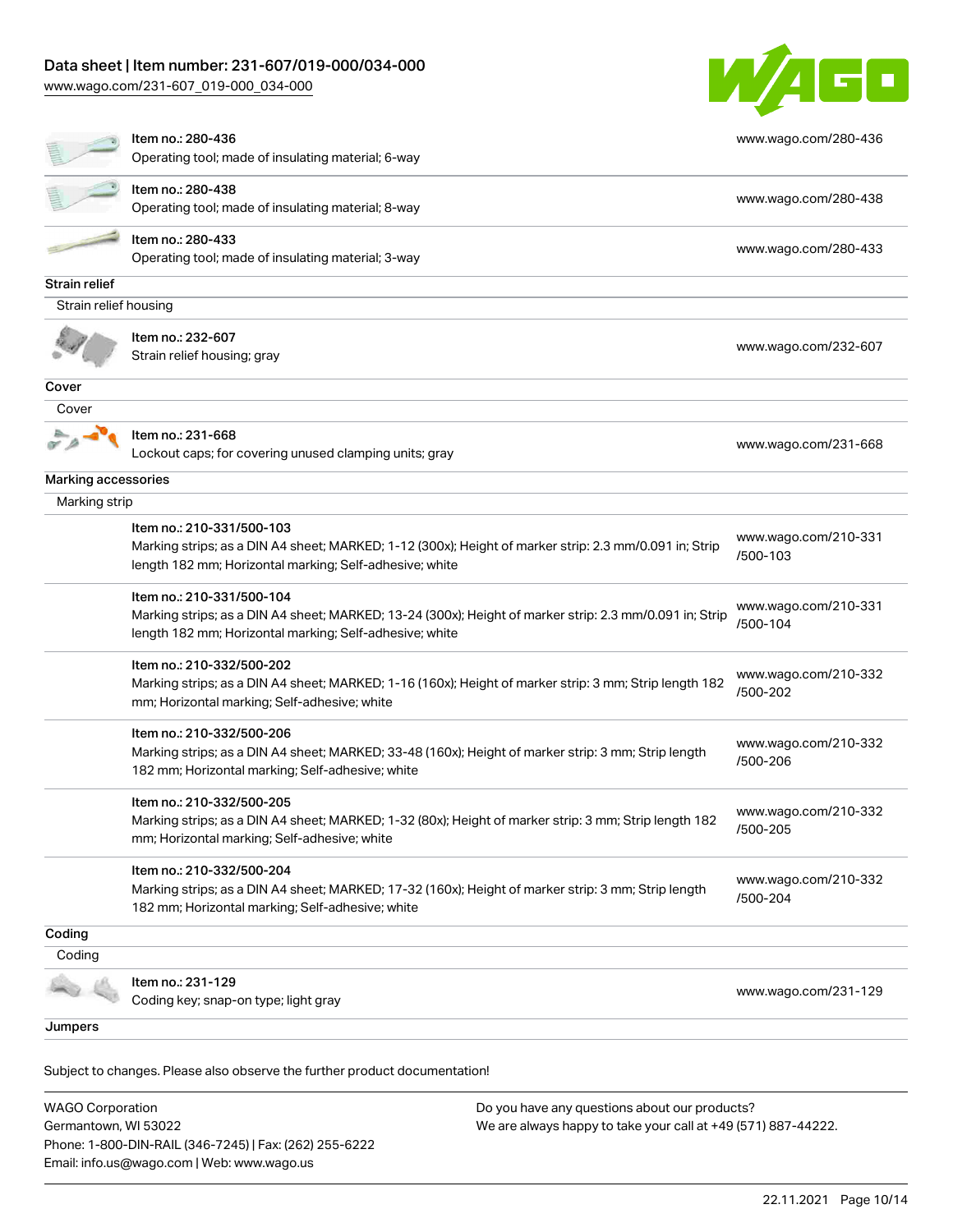[www.wago.com/231-607\\_019-000\\_034-000](http://www.wago.com/231-607_019-000_034-000)



| Jumper               |                                                                                                 |                      |
|----------------------|-------------------------------------------------------------------------------------------------|----------------------|
|                      | Item no.: 231-905<br>Jumper; for conductor entry; 5-way; insulated; gray                        | www.wago.com/231-905 |
|                      | Item no.: 231-903<br>Jumper; for conductor entry; 3-way; insulated; gray                        | www.wago.com/231-903 |
|                      | Item no.: 231-907<br>Jumper; for conductor entry; 7-way; insulated; gray                        | www.wago.com/231-907 |
|                      | Item no.: 231-910<br>Jumper; for conductor entry; 10-way; insulated; gray                       | www.wago.com/231-910 |
|                      | Item no.: 231-902<br>Jumper; for conductor entry; 2-way; insulated; gray                        | www.wago.com/231-902 |
| Mounting             |                                                                                                 |                      |
| Mounting accessories |                                                                                                 |                      |
|                      | Item no.: 209-147<br>Self-tapping screw                                                         | www.wago.com/209-147 |
|                      | Item no.: 231-194<br>Self-tapping screw; B 2.2x13, fixing hole 1.8 mm Ø                         | www.wago.com/231-194 |
|                      | Item no.: 231-195<br>Screw with nut; M2x12; for fixing element                                  | www.wago.com/231-195 |
|                      | Item no.: 231-295<br>Screw with nut                                                             | www.wago.com/231-295 |
| Insulations stops    |                                                                                                 |                      |
| Insulation stop      |                                                                                                 |                      |
| Lecce                | Item no.: 231-672<br>Insulation stop; 0.75 - 1 mm <sup>2</sup> ; dark gray                      | www.wago.com/231-672 |
|                      | Item no.: 231-670<br>Insulation stop; 0.08-0.2 mm <sup>2</sup> / 0.2 mm <sup>2</sup> "s"; white | www.wago.com/231-670 |
| LEEL                 | Item no.: 231-671<br>Insulation stop; 0.25 - 0.5 mm <sup>2</sup> ; light gray                   | www.wago.com/231-671 |

## Downloads Documentation

#### Additional Information

Subject to changes. Please also observe the further product documentation!

WAGO Corporation Germantown, WI 53022 Phone: 1-800-DIN-RAIL (346-7245) | Fax: (262) 255-6222 Email: info.us@wago.com | Web: www.wago.us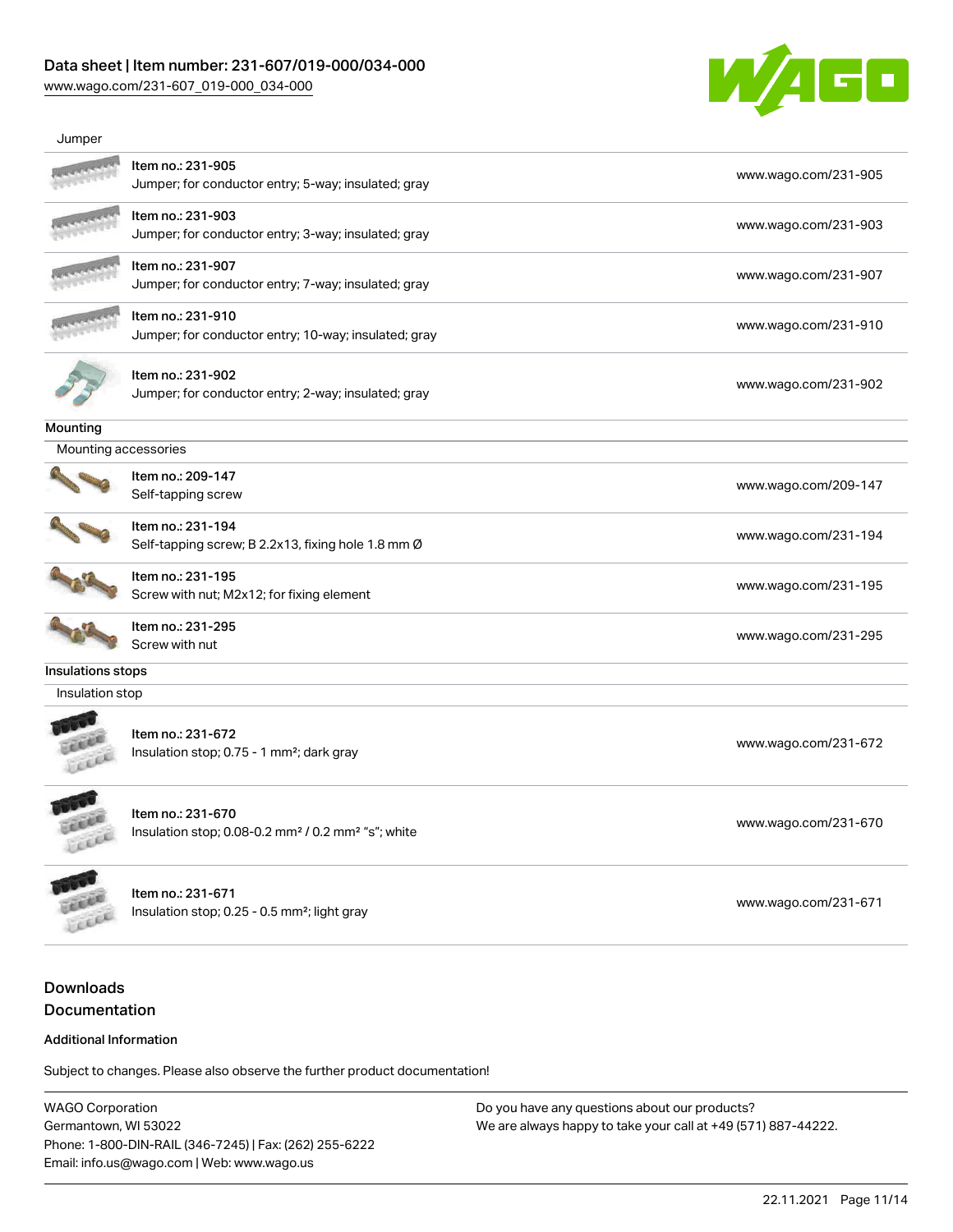

URL [Download](https://www.wago.com/global/d/ComplianceLinkMediaContainer_231-607_019-000_034-000)

| Technical explanations | 2019 Apr 3 | pdf<br>2.0 MB | Download |
|------------------------|------------|---------------|----------|
|                        |            |               |          |

#### Environmental Product Compliance

Compliance Search

Environmental Product Compliance 231-607/019-000/034-000 1-conductor male connector; CAGE CLAMP®; 2.5 mm²; Pin spacing 5 mm; 7-pole; clamping collar; Strain relief plate; 2,50 mm²; gray

#### Installation Notes



Inserting a conductor via 3.5 mm screwdriver – CAGE CLAMP® actuation parallel to conductor entry.



Inserting a conductor via 3.5 mm screwdriver – CAGE CLAMP® actuation perpendicular to conductor entry.



Inserting a conductor into CAGE CLAMP® unit via operating lever (231-291).



Inserting a conductor via operating tool.

Coding

Subject to changes. Please also observe the further product documentation!

WAGO Corporation Germantown, WI 53022 Phone: 1-800-DIN-RAIL (346-7245) | Fax: (262) 255-6222 Email: info.us@wago.com | Web: www.wago.us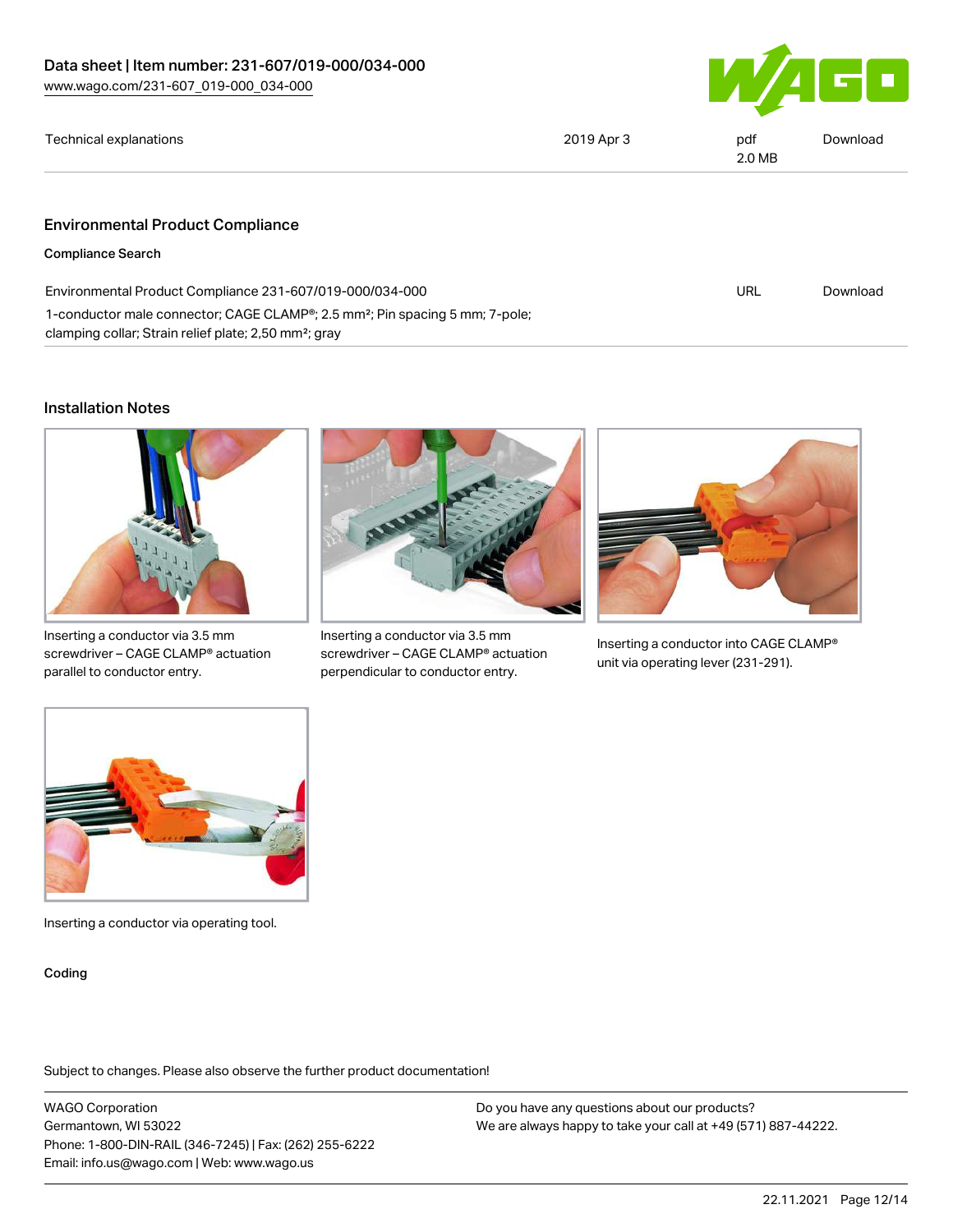



Coding a male header – fitting coding key(s).



Testing – female connector with CAGE CLAMP®

Integrated test ports for testing perpendicular to conductor entry via 2 or 2.3 mm Ø test plug

#### Installation



Male connector with strain relief plate



Strain relief housing shown with a male connector equipped with CAGE CLAMP®

#### Marking

Subject to changes. Please also observe the further product documentation!

WAGO Corporation Germantown, WI 53022 Phone: 1-800-DIN-RAIL (346-7245) | Fax: (262) 255-6222 Email: info.us@wago.com | Web: www.wago.us